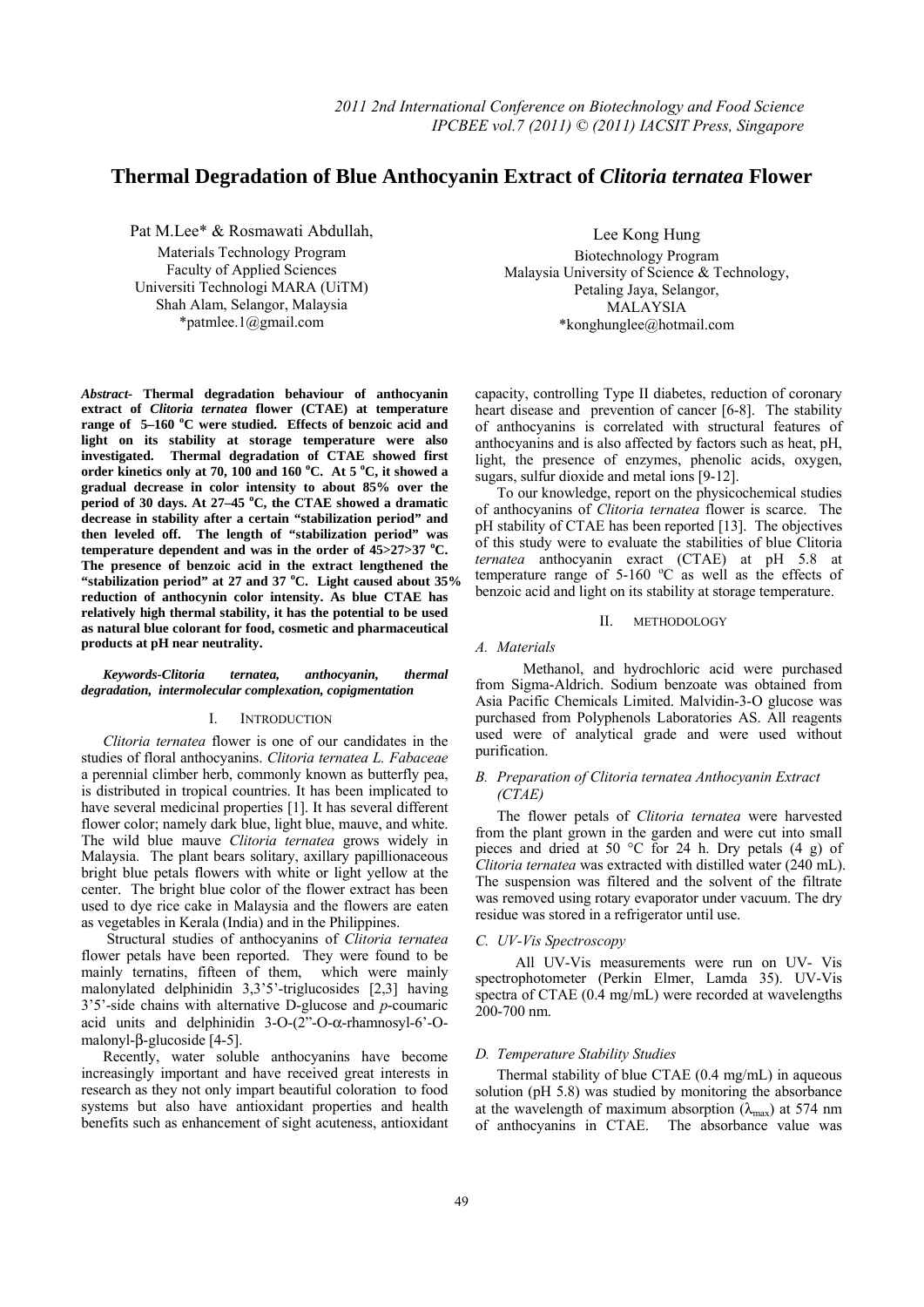directly proportional to the concentration of blue quinonoidal bases of anthocyanins. Ten samples in capped and sealed pyrex tubes were stored in incubators at 27, 37 45, 70, 100 and 160 °C and in a refrigerator at 5 °C for a period of about 30 days or as otherwise indicated. At appropriate time intervals, the samples were taken out to measure the absorbance at 574 nm.

## *E. Effects of Light on the Stability*

Blue CTAE in aqueous solutions (0.4 mg/mL, pH 5.8) were exposed to light with intensity of 600 Lux measured with a light meter (Fortech instrument, 401025) in a room (90' x 30') and another set of samples was kept in the dark in an incubator at 27 °C.

#### *F. Effect of Benzoic Acid on the Stability*

Sodium benzoate (0.02%) was added to blue CTAE aqueous solutions (0.4 mg/mL, pH 5.8). The stability of samples at 27 and 37 °C were evaluated as described in section D. Sample without benzoic acid was used as a negative control.

#### *G. Statistical Analysis*

Data were studied by analysis of variance (ANOVA); and means were compared using LSD (least significant difference). All comparisons were carried out at a significant level of  $P<0.05$ .

# III. RESULTS AND DISCUSSION

## *A. UV-Vis Spectrum of Blue CTAE*

 UV-Vis spectrum of blue CTAE (2.1 mg/mL) in distilled water (pH 5.8) exhibited wavelength of maximum absorption  $(\lambda_{\text{max}})$  at 268, 295, 574 and 619 nm and a shoulder at 540 nm. The UV absorption bands at 268 and 295 nm correspond to Band II of the A-ring benzyol system of anthocyanin and also phenolic compounds in the extract while the visible absorption bands correspond to Band I of the B-ring of hydroxyl cinnamoyl system of anthocyanin. The ratio of  $E_{440}/E_{573}$  CTAE was estimated to be 43% respectively suggesting that anthocyanins of CTAE are polyglycosylated [10]. The ratio of  $E_{310}/E_{573}$  was 236% suggesting that the anthocyanins in CTAE are possibly polyacylated with aromatic acids on the glycosyl residues [10]. The high ratio may also reflect the presence of some free phenolic compounds in the extract. The shoulder at 352 nm may indicate the presence of flavonol glycosides which was found to exist in the extract of *Clitoria ternatea* [5].



Figure 1. UV-Vis absorption spectrum of CTAE (0.40 mg/mL) in aqueous solution (pH 5.8)

These spectral characteristics of CTAE suggest that the blue CTAE may also contain polyacylated delphinidins, the ternatins, the 3'- and 5'-OH on the B-ring that are substituted with a series of chains with alternating Dglucosyl and p-coumaryl units [3,4] and flavonol glycosides [5,6] as for the *Clitoria ternatea* species found in Japan.

 The visible spectrum of blue CTAE may be attributable to the equilibrium mixtures of red flavylium cations appeared as a small shoulder at 543 nm and the two tautomers of neutral blue quinonoidal bases with two absorption bands at 574 and 619 nm. The visible spectral characteristics are also similar to the copigment complexes of acylated and glycosylated delphinidin as reported by Bloor [14]. It is possible that the quinonoidal bases form intermolecular complexes with copigment flavonol glycosides in CTAE as was found in the flower of *Ceanothus papillosus* [14] or complex with copigment of free phenolic acid or flavonol glucoside molecules [15] in the extract. This complexation leads to a big bathochomic shift of the absorption bands from 543 nm to 574 and 619 nm. The intermolecular copigment complex may be formed by the folding over of the glycosyl chain attached with the acylated aromatic ring which is stacking on top of the copigment that is lying above the flat anthocyanin chomophore [14-16] Terahara et al. [3] suggested that ternatin of *Clitoria ternatea* in acid solution forms intramolecular complex on the basis of NMR spectral characteristics and Yoshida et al. [16] also reported that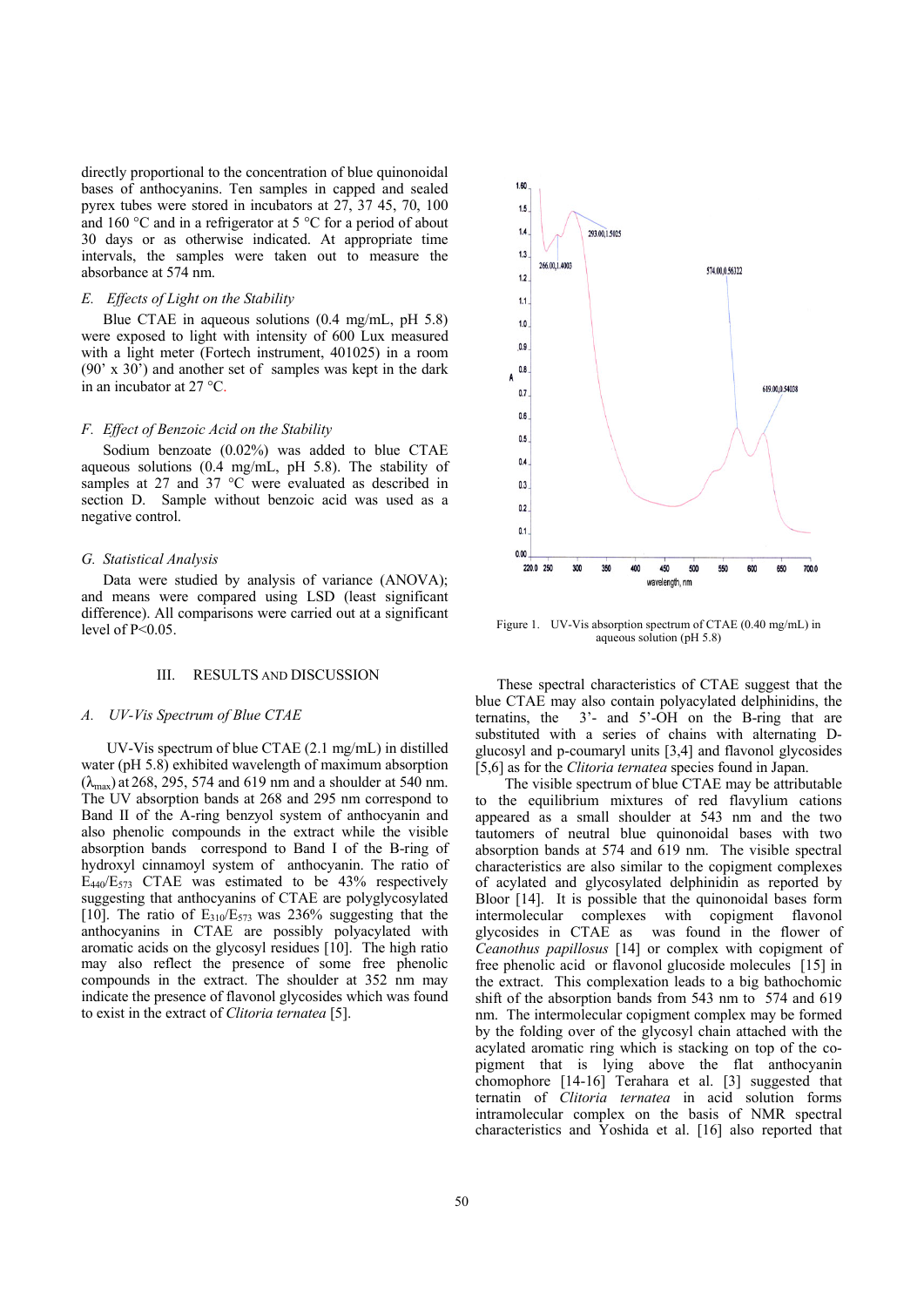Heaven Blue anthocyanin also forms intramolecular complex. However, it is possible that the blue quinonoiidal bases of blue CTAE forms intermolecular complex.

An experiment was conducted to investigate the possibility of formation of intermolecular co-pigmentation complex of blue CTAE with phenolic compound. A solution of 0.02 % of benzoic acid was added to the blue CTAE solution, a bathochromic shift of the maxima from 619 nm to 624 nm and a hyperchromic effect were observed at the maxima 624 nm (data not shown). This indicates the formation of benzoic acid-anthocyanin co-pigment complex. This is in agreement with the findings of [15] who reported that the intermolecular copigment complex of malvidin with ferulic and coumaric acids led to bathochromic and hyperchromic effect of the absorption bands. Therefore it is postulated that the blue quinonoidal base of CTAE at pH near neutrality is more likely to form intermolecular copigment complex while the flavylium cation would form the intramolecular complex under acidic condition. The absorption band at 619 nm was unlikely to be attributed to the formation of metal quinonoidal complexes as was observed in *Salvia uliginosa* [17] though iron or magnesium were found in the extract (unpublished). This is due to the unavailability of the metal chelating site in the molecular structure of polyglycosylated and polyacylated delphidin or ternatin in CTAE. The above proposition of blue CTAE forming intermolecular copigment complex awaits further studies on CTAE and purified anthocyanin from CTAE.

#### *B. Thermal Degradation Studies*

Thermal stability of blue CTAE was studied at the storage temperature range of 5-45 °C as well as at high temperatures of 70-100 and 160 °C, which are the common food processing temperatures for example cooking, pasteurizing, frying, blanching and canning. A common phenomenon in terms of the color variation on heat treatment of blue CTAE solutions from the beginning to the end of the studied period was observed. The color of blue CTAE changed from intense blue to light blue and then bluish green and finally to light yellow color. There was no brown precipitate formation which was mostly found as the final product of thermal studies for anthocyanin extracts of fruits and flowers. The absence o**f** brown precipitate at all temperatures studied may be due to the absence of odihydroxy phenolic compounds and polyphenoloxidase [18] in the extract and therefore preclude the formation of the polymeric quinone-anthocyanin condensation products. The initial reduction in color intensity was due to chemical or enzymatic hydrolysis of the glycosidic bonds of anthocyanins in blue CTAE by glycosidase and/or by ring opening of the quinonoidal base to produce the yellowish chalcone. Chalcone may further degrade to aromatic acids or benzaldehyde derivatives [19]. The degradation profiles of blue CTAE at  $10-45$  °C are shown in Fig. 1a.



Figure 2. Degradation profiles of CTAE at (A) low temperatures (B) high temperatures

 It was found that the blue CTAE showed gradual degradation to about 80% residual color in about 30 days at 5 °C and remained almost unchanged in color intensity for about one year (data unpublished). It did not follow first order kinetics.First order kinetics were also not found for the degradation profiles of CTAE at 27, 37 and 45 °C in contrast to most of the thermal degradation studies of anthocyanin extracts [19] or pure anthocyanins [20]. The degradation profiles showed four stages: an initial slight increase in absorbance followed by a variable "stabilization period" whereby there is a slight reduction in the color intensity. After this so called "stabilization period" of 10, 6 and 10 days at 27, 37 and 45 °C, respectively, a more drastic decrease in absorbance was observed and it was then leveled off. This is a typical reverse sigmoidal curve. It is postulated that the strong intermolecular association of the quinonoidal base with copigment may result in the protection of the degradation of anthocyanins over a short period of time (stabilization period). The thermodynamically stable complex was then dissociated cooperatively to monomeric anthocyanin species as revealed by the reverse sigmoidal curve. The monomeric anthocyanin was more easily susceptible to deglycosylation either enzymatically or chemically producing aglycone which is more susceptible to degradation.

Fig. 1a showed that only about 4% of anthocyanins in CTAE was degraded at  $27$  °C on day 5. However, delphinidin-3-glucoside was found to have lost 70% of its color on day 5**.** Petanin and cy3-glc completely degraded after 5 and 2 days at 23 °C respectively at pH 6.0–7.0 [18].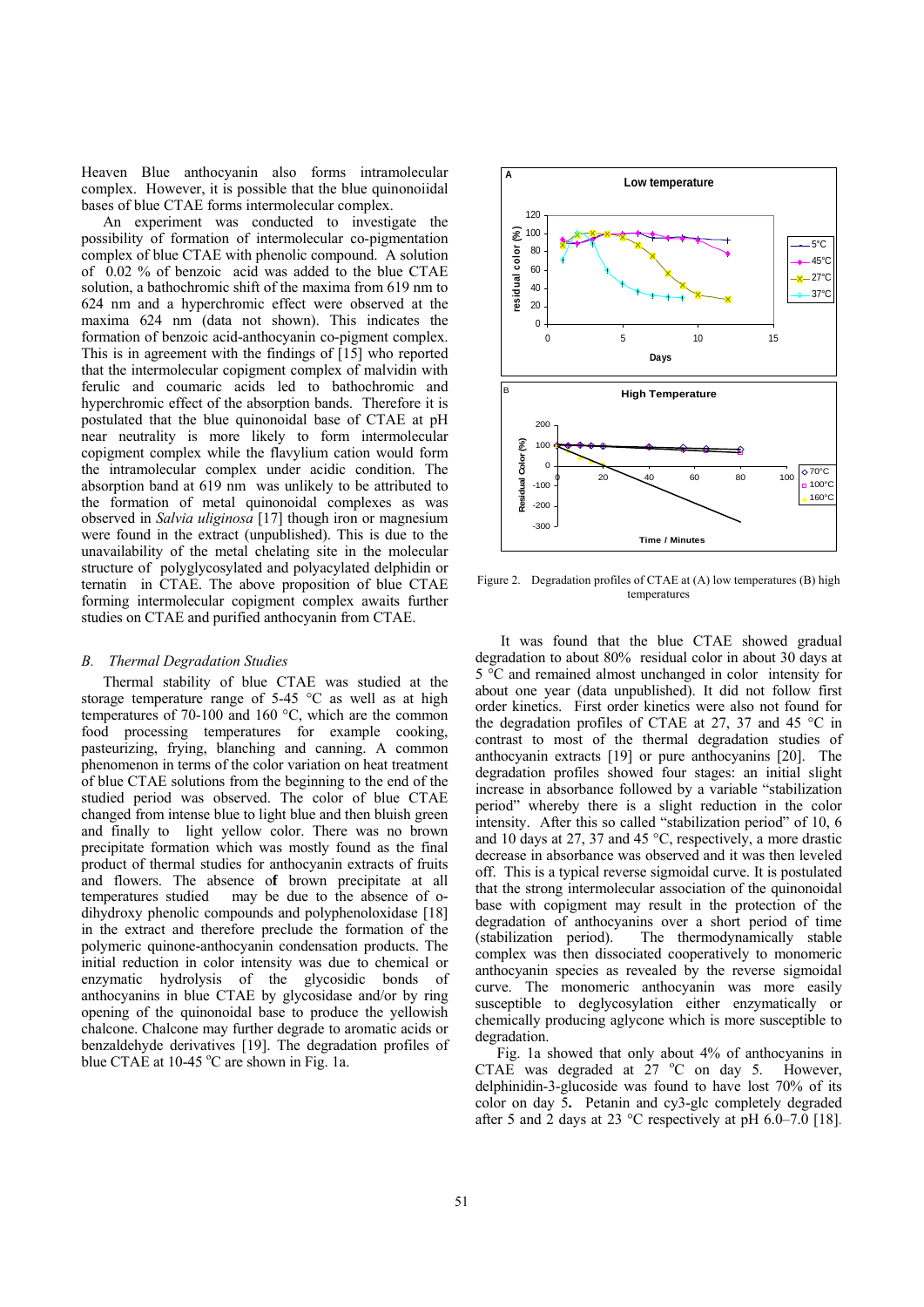Therefore, blue CTAE was relatively more stable than these pure blue anthocyanins at 27 and 37 °C. It was less stable than red cabbage extract which lost 70% of its color at pH 5.0 after 20 days of storage at 20 °C [19]. From Fig. 1a it appears that the degradation of blue CTAE was most rapid at 37 °C ( $p<0.05$ ) suggesting that the degradation process was most likely to be catalysed by enzymes such as glycosidase which was most active at this temperature [18,21] Kircha et al. [22] also observed faster degradation of black carrot anthocyanin extract at 37 °C. It was interesting to observe that CTAE was relatively more stable at 45  $^{\circ}$ C, a temperature for testing the stability for cosmetic products, compared with those at 27 and 37  $\degree$ C as typified by a longer stabilization period and greater retention of its color  $(60\%)$ even after 30 days. This further suggests that the hydrolysis reaction was most likely to be enzyme catalysed as generally glycosidases have optimum activity at  $37^{\circ}$ C. This is the reason why the degradation is fastest at 37 °C.

Fig. 1b shows the degradation profiles of blue CTAE solution at high temperatures. It was noteworthy that they followed first order kinetics. This is probably explained by the endothermic dissociation process of the intermolecular co-pigment complex [23] to produce monomeric quinonoidal bases which was then deglycosylated, deacylated and degraded by ring opening of the pyrilium ring to produce yellow aromatic compounds. The kinetic parameters of anthocyanins degradation at these temperatures are summarized in Table 1.

TABLE I KINETIC DATA OF DEGRADATION OF CTAE AT HIGH **TEMPERATURES** 

| Temperature $(^{\circ}C)$ | $-k \times 10^3$<br>$(min^{-1})$ | $t_{1/2}$<br>(min) | Ea<br>(kJ/mol) |
|---------------------------|----------------------------------|--------------------|----------------|
| 70                        | 2.2(0.9122)                      | 315                |                |
| 100                       | 9.0(0.9692)                      | 77                 | 54.56 (0.9988) |
| 160                       | 115 (0.9864)                     | 6                  |                |

Numbers in parentheses are the determination coefficients

The activation energy for this dissociation and degradation process was 54.56 kJ/mol. The  $t_{1/2}$  values of blue CTAE was longer than the period required for high processing temperatures for manufacturing of some food and cosmetics products. In short, the decreasing order of thermal stability of blue CTAE was  $5 > 45 > 27 > 37 > 70 > 100 >$  $160^{\circ}$ C

#### C. Effect of Benzoic Acid

Since blue CTAE showed faster degradation at 27 and 37 °C, it is of interest to study the effect of benzoic acid which is often used as a food preservative on the thermal degradation of CTAE at these two temperatures. Fig. 2 shows that the addition of 0.02% of sodium benzoate to blue CTAE enhanced the stability of CTAE by extending the "stabilization period" from 10 to 30 days at 27  $^{\circ}$ C and from 6 to 12 days at 37 °C. After 25 days at 27 and 37 °C, the samples containing benzoic acid retained about 85% and 25 % of its color respectively. Therefore the blue CTAE solution containing 0.02% benzoic acid is more stable than the blue solution of red cabbage [19]. The increase in stability of anthocyanin in the presence of benzoic acids lends support to our earlier proposition that the blue quinonoidal bases of CTAE could form stable intermolecular copigment complexes with aromatic compounds. The formation of copigment complex creates hydrophobicity on the hydration site of the anthocyanin chomophore and thus enhances the stability of the molecules.



Figure 3. Degradation profiles of blue CTAE in the presence of 0.02% benzoic acid at 27 and 37 oC.

## D. Effect of light

As light would cause photodegradation of anthocyanin [19, 24], the effect of light on the stability of blue CTAE was conducted at 27 °C for 12 days. The color of blue CTAE was retained better when kept in the dark. Fig. 3 shows that the stabilization period of the sample kept in the dark was extended by two days and 87% and 53% of blue color remained for the samples kept in the dark and on exposure to the light, respectively after 6 days of storage. This was consistent with the observations reported [20] and that the anthocyanin chromphore was protected from photodegardation by the stacking of the acyl or glycosyl residues of anthocyanins molecules over it. This may account for the stability of blue CTAE towards light exposure.



Figure 4. Degradation profiles of blue CTAE on exposure to light and in the dark at 27 oC